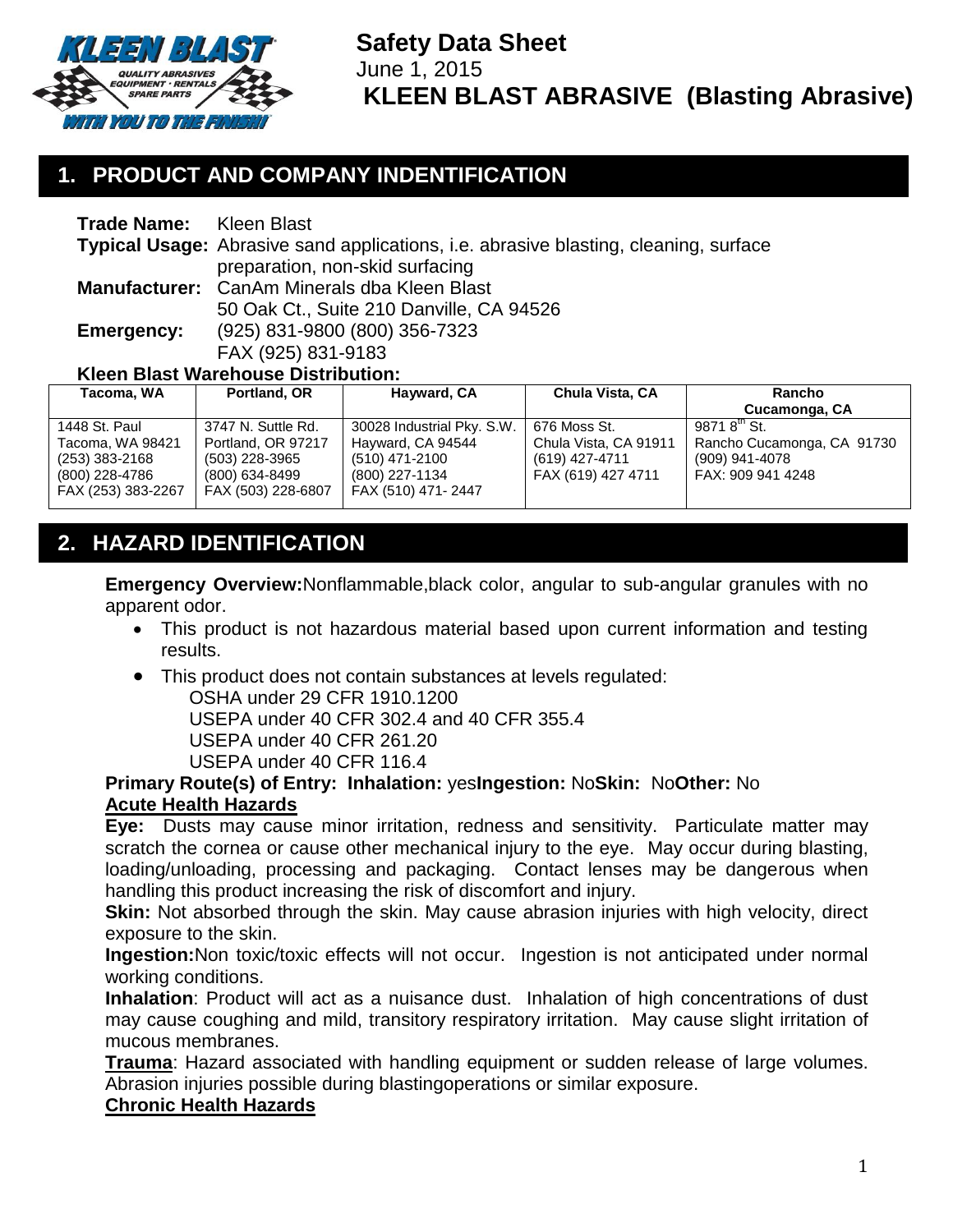**Inhalation:**Respiratory illness as a result of long-term exposure to particulates ispossible. NIOSH-approved particulate respirators should be used during blasting operations. Company testing indicates no PELexposures in the blasting environment of any trace metalcontaminants. Job specific trace heavy metal PEL testing needs toconducted by users in accordance with all OSHA regulations.

**Medical Conditions Aggravated by Exposure:** Repeated inhalation of dusts over time may aggravate pre-existing respiratory disease. Precautions should be taken to alleviate the pre-existing medical condition.

**Target Organs:** Lungs, Skin, Eyes

**Carcinogenicity: NTP:** No,**IARC Monographs:**No, **OSHA Regulated:** No **Teratogenic:** No, **Mutagenic:**No

**Hazardous polymerization:**Will not occur

### **HAZARD SYMBOLS:**

| <b>Health</b>               |  |
|-----------------------------|--|
| <b>Flammability</b>         |  |
| <b>Physical Hazard</b>      |  |
| <b>Protective Equipment</b> |  |

### **HMIS PERSONAL PROTECTIVE EQUIPMENT (PPE) RATING:**

**Industrial Use Situations:** A;Safety Glasses

#### **CANADIAN WHIMIS SYMBOLS:**

Not applicable. This product has been classified in accordance with the hazard criteria of the Canadian Controlled Products Regulations (CPR) and the SDS contains all of the information required by the CPR.

#### **OSHA REGULATORY STATUS:**

While this material is not classified as hazardous under OSHA regulations, this SDS contains valuable information critical to the safe handling and proper use of the product. SDS

### **PACKAGE SYMBOLS:**

**Identity (as used on label and list):** Kleen Blast

**Synonym(s):** 8-12 (Large), 16, 16-30, 35, 30-60 (Fine) - numbers indicated are all nomenclature for sizing

## **3. COMPOSITION/INFORMATION**

**Common Name:** Iron Silicate Copper Slag

**Contents:** Vitreous Smelter Slag 99% - 100% **C.A.S.** #67711-92-6

**Formula:** Not Applicable

**Chemical Family:** Iron-Calcium-Silicate (complex silicate) with fused oxides of Si, Fe, Ca, Al, Mg.

**Typical Chemical Composition:** 38.1% SiO2; 27.4% Fe2O3; 22.8% CaO; 5.7% Al2O3; 3.9% MgO; other fused oxides@ <1.0%. Chemical composition shown is typical, elemental concentrations may vary slightly between batches orlots.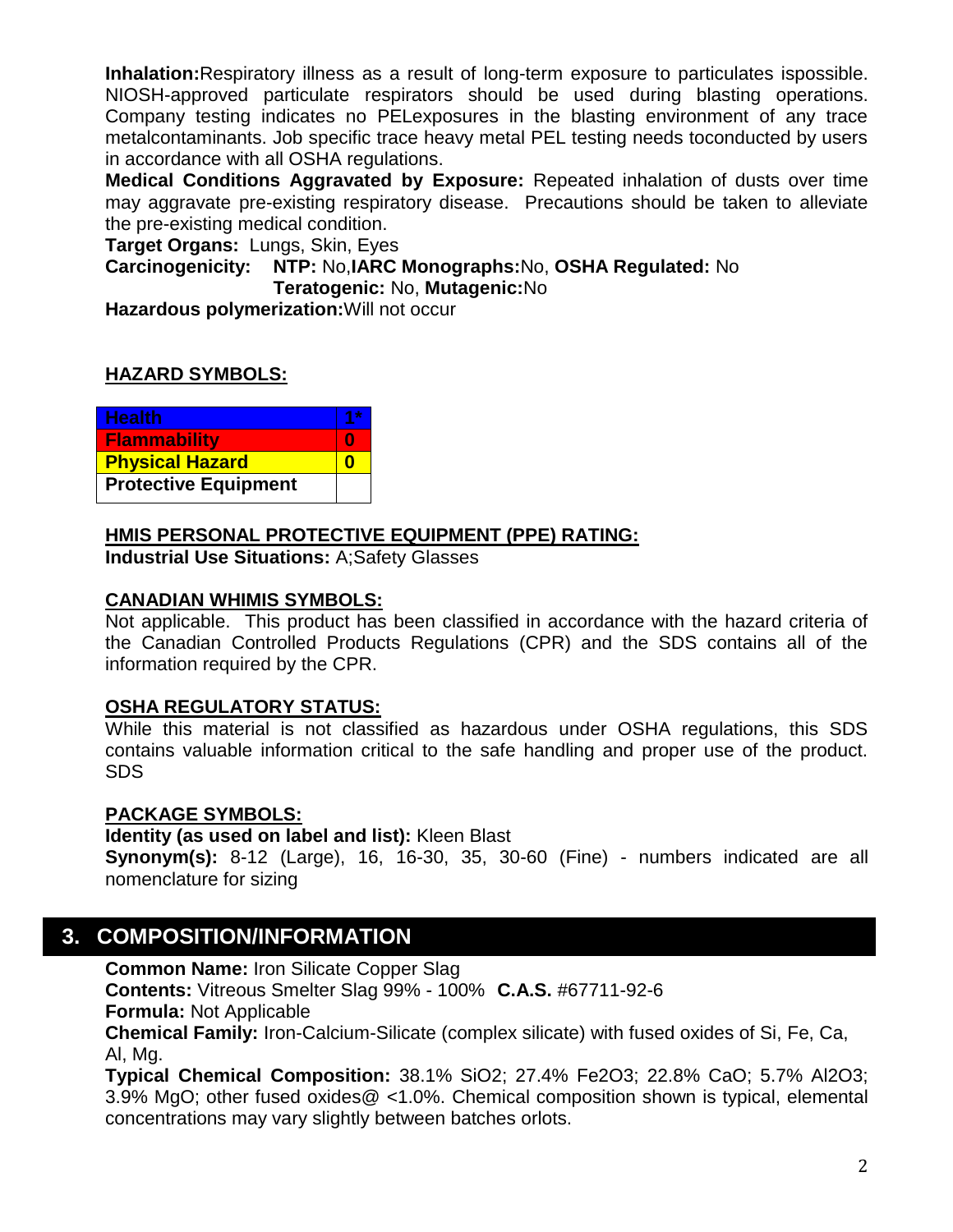**Note: Kleen Blast contains < 0.1% crystalline silica**. All of the U.S. EPA RCRA 8 metals, the 17 California listed metals. Listed metals are either nondetected or below the regulatory limits, as well as the lower limits as specified bythe U.S. Navy under MIL-A-22262A (SH), specifications for blasting abrasives. TCLP, TTLC and STLC analytical results of metal contents are available upon request. Trace levels in the ppm range of heavy metal contaminants may be present so users need to determine employee exposures in accordance with OSHA regulations.

**Permissible Exposure Limits OSHA PEL**:

**Total Nuisance Dust:** 10 mg/m3**Respirable Dust:** 5 mg/m3

## **4. FIRST AID INFORMATION**

*Likely only in extreme conditions:* **Ingestion:** Not likely. Do not induce vomiting. **Inhalation:** Remove to fresh air and follow procedures for dust inhalation. **Skin:** Follow procedures appropriate to abrasion injuries. **Eyes:** Flush thoroughly with cool running water or fluids from eye wash station. **Trunk/Torso/Limbs:** Follow procedures appropriate to abrasion or trauma. **Note to physician:** No toxic substances are present in the product itself.

# **5. FIRE-FIGHTING MEASURES**

**Flash Point (Method Used):** NA **Flammable Limits:** LEL: NA UEL: NA **Pyrophoric, oxidizer, organic peroxide:** No **Pressurized during shipment:** No **Extinguishing Media:** NA **Special Fire Fighting Procedures:** NA **Unusual Fire/Explosion Hazards:** NA

### **REACTIVITY DATA**

**Stability:** Stable **Conditions to avoid:** None **Materials to avoid (incompatibility):** None **Hazardous decomposition or by-products:** None

# **6. ACCIDENTAL RELEASE MEASURES**

**Loading/unloading:** A release will pose a housekeeping problem. Material should be swept or vacuumed into appropriate containers.

Waste disposal method: If the spent grit remains uncontaminated per the Resource Recovery and Conservation Act (RCRA), then the material meets the definition of a solid waste and may be disposed of per local regulations.

If the spent grit material has been used in a manner that accumulates contaminates at levels above those specified under RCRA, then the waste is defined as hazardous and must be managed per federal or state regulations governing hazardous waste.

**Precautions to be taken in handling and storing:**Follow good housekeeping practices to reduce practices to reduce airborne emissions. Use approved respiratory protection and clothingin abrasive blast environments.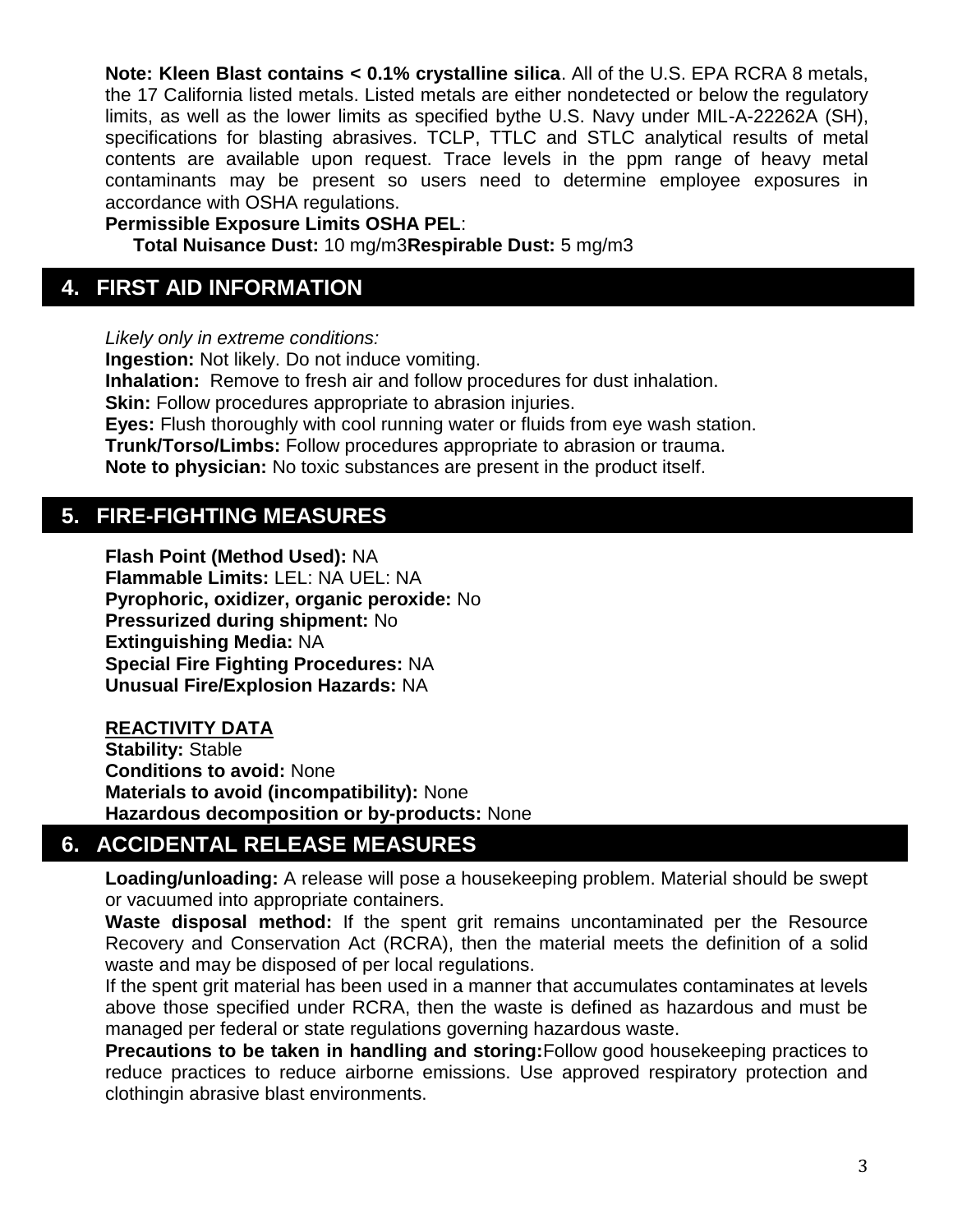**Exposure Controls:** Respiratory protection: NIOSH-approved respiratory equipment for abrasive blast environments. Personal protection: NIOSH-approvedgarments and head gear during blasting operations.

**Engineering Controls:** Always use engineering controls to limit exposures to

| <b>Local Exhaust</b>            | <b>Mechanical Exhaust</b>               | <b>Special Exhaust</b>                                                  | Other                                                                |
|---------------------------------|-----------------------------------------|-------------------------------------------------------------------------|----------------------------------------------------------------------|
| During loading and<br>unloading | May be appropriate<br>during processing | May be appropriate<br>during normal<br>abrasive blasting<br>operations. | May be required<br>during unusual<br>abrasive blasting<br>operations |
|                                 |                                         |                                                                         |                                                                      |

## **7. HANDLING & STORAGE**

**Handling:** Minimize dust generation and accumulation. Use with adequate ventilation, and avoid breathing dusts. **Storage:** Store in a dry place

## **8. EXPOSURE CONTROLS AND PERSONAL PROTECTION PPE**

**Special Note:** Engineering controls should be used to prevent exposures above the PEL. When engineering controls are insufficient, NIOSH approved respirators and/or supplied air should be used. Additional health hazards may be encountered during abrasive blasting operations while removing paints, coatings, rust, etc. Specific health hazards and environmental concerns must be properly assessed by the user and/or potential waste generator.

**Ventilation and Engineering Controls:**Use with adequate ventilation. Local exhaust ventilation is preferred, and should be designed by a professional industrial hygienist. Proper exhaust equipment pertinent to the job should be used.

**Respiratory Protection:** In enclosed spaces maintain oxygen levels above 19.5%. If respiratory protection is required, follow the requirements of the Federal OSHA Respiratory Protection Standard (29CFR 1910.134) or equivalent state standards.

**Eye Protection:**Splash goggles or safety glasses are recommended.

**Hand Protection:** Wear any polymer gloves resistant to tears if prolonged exposure is planned.

**Body Protection:** Use body protection appropriate for the task.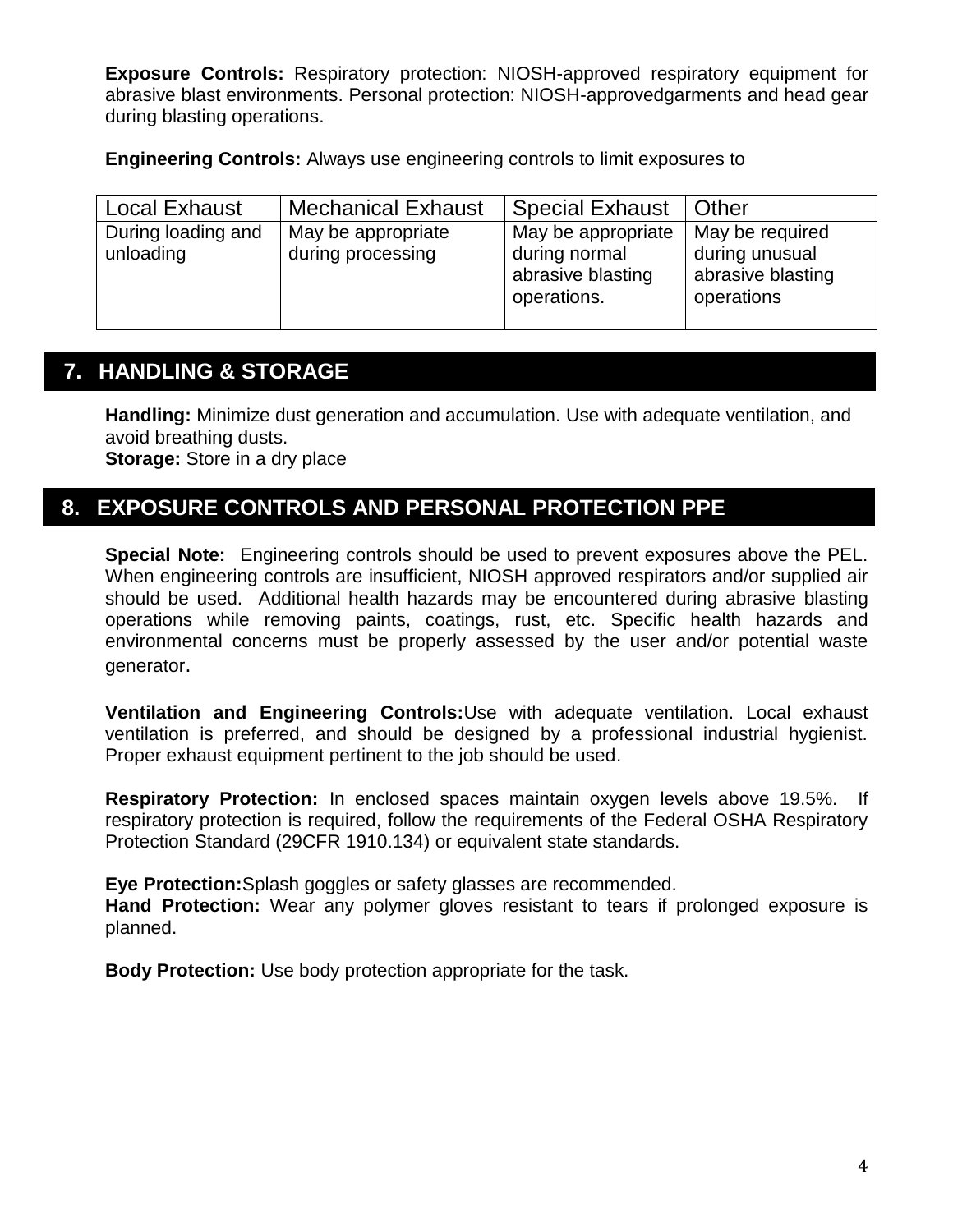# **9. PHYSICAL & CHEMICAL PROPERTIES**

| Appearance: black color, angular to sub- | <b>Explosive limits: N/A</b>                            |
|------------------------------------------|---------------------------------------------------------|
| angular granules.-                       | Auto-ignition temperature: N/A                          |
| <b>Odor: None</b>                        | Vapor pressure: (mm Hg) NA                              |
| pH: N/A                                  | Vapor Density: (Air=1) N/A                              |
| <b>Melting Point: 2,400</b>              | <b>Solubility Partition coefficient: noctanol/water</b> |
| <b>Initial Boiling point: N/A</b>        | <b>Viscosity: N/A</b>                                   |
| <b>Boiling Range: N/A</b>                | Specific Gravity: (H20=1) 2.8                           |
| <b>Flash Point: N/A</b>                  | Hardness (Mohs Scale): 7-8.5                            |
| <b>Evaporation rate: N/A</b>             | in Water: None (Butyl Acetate=1)                        |
| Flammability: N/A                        |                                                         |
| <b>Upper/Lower Flammability: N/A</b>     |                                                         |
|                                          |                                                         |

# **11. STABILITY & REACTIVITY**

Material is stable. No known conditions causing instability. There are no known incompatible materials.

## **12. TOXICOLOGICAL INFORMATION**

Material is non toxic and poses little or no immediate hard. This material is stable.

## **13. ECOLOGICAL INFORMATION**

Not toxic to mamals or aquatic environments. Not persisten in the environment. Freshwater and saltwater bioassays performed according to the States California and Washington available on request.

## **14. DISPOSAL CONSIDERATIONS** (non mandatory

## **15. TRANSPORT INFORMATION** (non mandatory)

### **Department of Transportation Requirements**

NAME OF CONTENTS: Abrasive Grit CONSTITUENTS: No Hazardous substances present at regulated Levels HAZARD CLASS: N/A UN/NA NUMBE: N/A

### **AVERAGE TRACE METAL ANALYTICAL**(see page 5 and 6)

| Analyte          | Total Metal<br>Mg/kg | Method<br>∗ ו∩ם<br>ົ⊍∟ | <b>TCLPI</b><br>∟evel<br>Mq/L | Method<br>D∩<br>◡        |
|------------------|----------------------|------------------------|-------------------------------|--------------------------|
| (Sb)<br>Antimony | N/D                  | . . v                  | -                             | $\overline{\phantom{0}}$ |